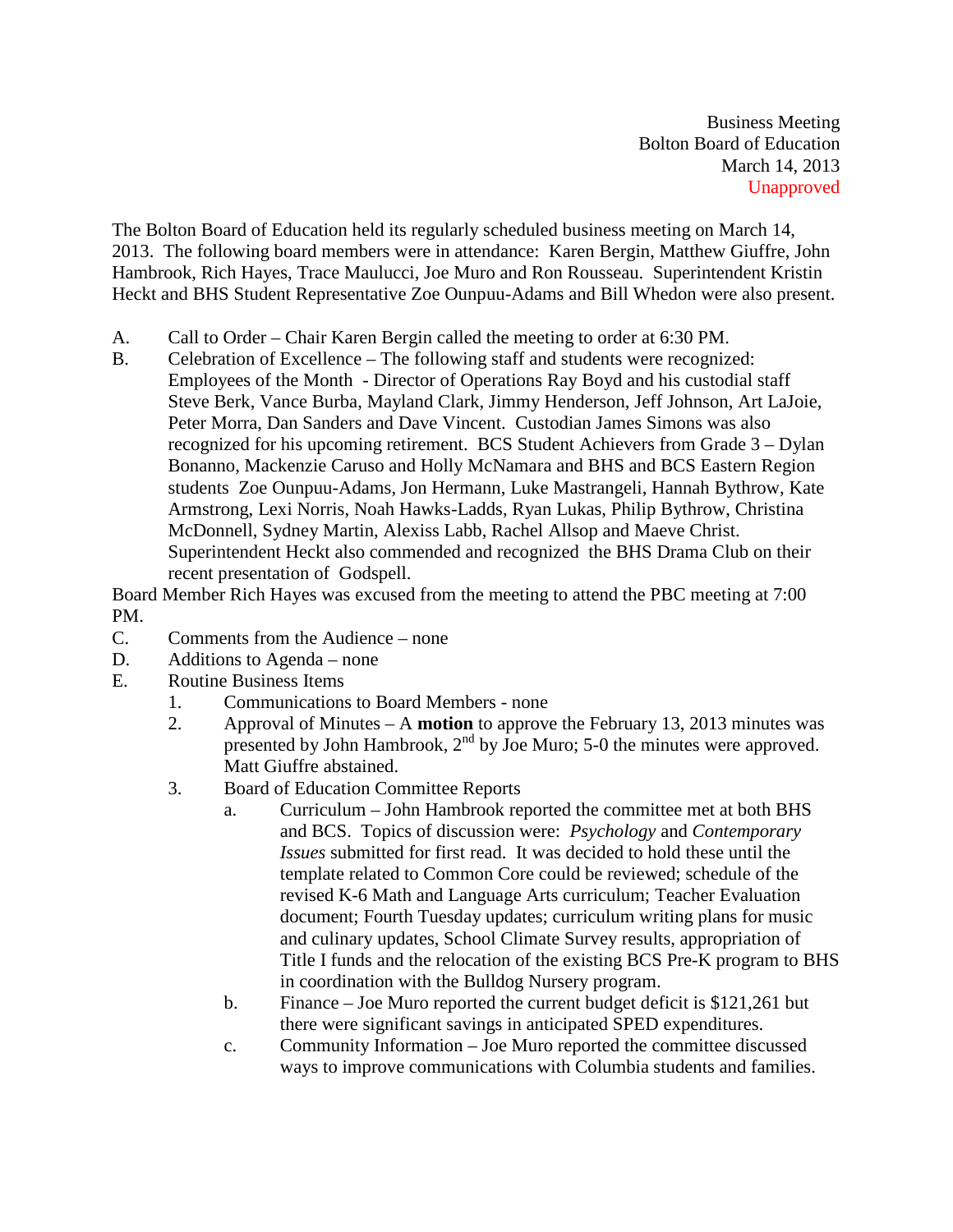- 4. Community Meeting Reports / Board of Education Karen Bergin reported on the multi board meeting. Matt Giuffre reported on the PTA meeting where Superintendent Heckt presented information on the 2013-2014 proposed BOE budget and approved 2013-2014 School Calendar. PTA representatives provided information on the upcoming Rachel's Challenge with programs scheduled for April  $3<sup>rd</sup>$  at BCS and April  $4<sup>th</sup>$  at BHS which will also include an evening program for the community. The PTA is working with both building principals to finalize the details and get the word out to students' families and the Bolton community.
- 5. BHS Student Representatives Reports Zoe reported the student "lock in" night raised over \$2200 for the local fuel bank supporting families in Bolton, twentyfive BHS students attended a leadership conference held at Wesleyan University and BHS Poetry Out Loud Winner Mary Sumislaski and runner-up Leah Seften competed in the state wide competition where Mary placed  $3<sup>rd</sup>$ . Bill reported the Girls Basketball team won the conference championship and competed in conference and state tournament play. The BCR Hockey Team will be playing in the finals this weekend. Bill also noted the Drama Club presented Godspell the first weekend in March and that CAPT testing had ended today. Chair Karen Bergin thanked the students for their reports and reminded them that next month they will participate in the meeting.
- 6. Administrators Report Trace Maulucci noted that the current 26 Kindergarten registrations seemed low and BCS Principal Mary Grande commented this was the first time Kindergarten registration was held this early in the year and that it will remain open from now forward.
- 7. Superintendent of Schools Report
	- a. ERASE presentation Superintendent Heckt provided a brief background on the development of the ERASE survey taken by BHS students and introduced ERASE representative Bonnie Smith who provided a power point presentation of the results. ERASE services 13 local school systems that are used in the comparison data.
	- b. New Teacher Evaluation Superintendent Heckt commended the committee for their diligence in preparing the evaluation document in the last few months and that as recently as last evening, information from the State had changed the parameters from which this document is to be prepared. The document is due to the State by April 15, 2013 and requires BOE approval prior to submission. Committee members Richelle Pinette, Jen Carvalho and Eric Verner provided commentary on the power point presentation. There was discussion on various topic points presented, including the ground rules for the development of teachers' goals (teacher feedback on observations, both formal and mini's; how goals will be developed in relation to student growth and/or classroom/grade level needs and that goals will be developed jointly between the teacher and evaluator). Superintendent Heckt cautioned that data will be changing from the current CMT results to the new state wide assessment results and not to be overly concerned on changes that might be noted as the testing data will be quite different. The State has indicated that system support will be made available to districts as needed and at this point any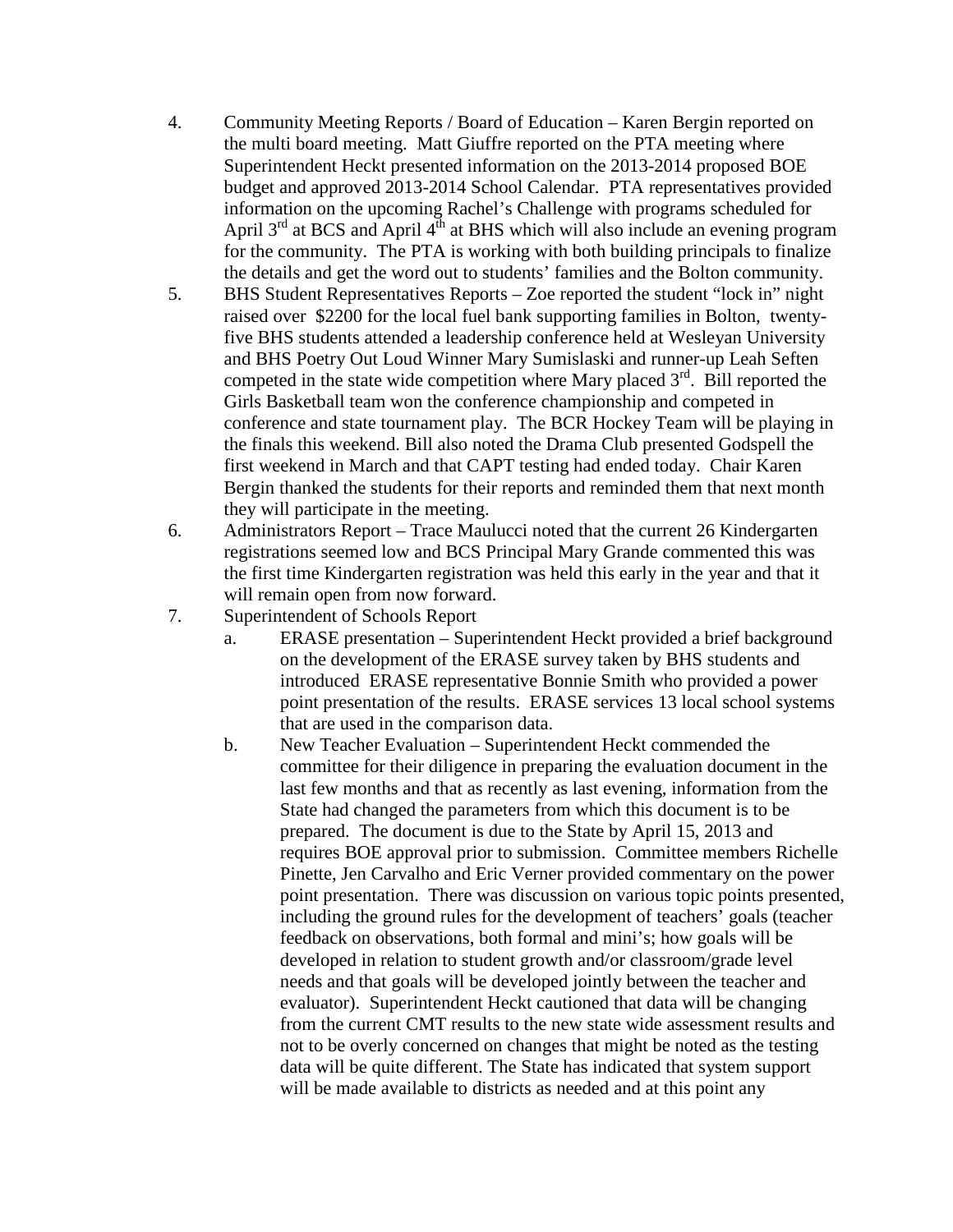additional support material needs are not known. Chair Bergin noted that we should hold off on using the new data as a source of course selection/elimination until we have a better handle on what these new results will be indicative of. A **motion** to approve the New Teacher Evaluation document was presented by Matt Giuffre,  $2<sup>nd</sup>$  by John Hambrook; MUP.

- c. 2012-2013 Budget Update Superintendent Heckt reported the Board of Finance did not approve the requested \$218,215 appropriation to offset the current deficit at the February 21, 2013 meeting and that it was agreed the Board of Education would wait until the March Board of Finance meeting to make another request. Currently, there is a \$194,887 deficit in unanticipated special education costs. With the shifting of grant allocations to focus on Common Core alignment, which is in the best interest of all students, and an unexpected operational expense savings, Mrs. Heckt recommended that a significant portion of the savings from operations be used to offset the request to the Board of Finance for a supplemental appropriation for unanticipated SPED expenditures. She recommended requesting \$150,000 of the Board of Finance. It was also noted there is no plan to use any allocated funds for regular education money or funds resulting from the budget freeze for this offset. There was additional discussion on how unused supplemental monies would be returned and how. A **motion** was made by John Hambrook;  $2<sup>nd</sup>$  by Trace Maulucci to approve a \$150,000 request of supplemental funding to reduce the SPED deficit from the Board of Finance; MUP.
- d. 2013-2014 Budget Update Superintendent Heckt noted that our locked in heating and diesel fuel costs will now be less than expected, but that we also recently received information that there are currently 14 Columbia students who have selected Bolton High School for next year. Per a request from Ron Rousseau, actual expenditure information will be forwarded to BOE members but will not be made part of the budget book. A **motion** was made by Matt Giuffre, 2nd by Joe Muro to approve the current 2013-2014 Budget Book for presentation to the Board Finance. The motion passed 5-1. Ron Rousseau opposed.
- e. Strategic School Profiles While there were no questions or comments from board members on the information, Superintendent Heckt noted that CMT and CAPT scores that were reported in the 10-11 SSP and the scores that will be noted in the 11-12 and 12-13 SSPs may be higher/lower than the 13-14 SSP as the shift is made to Common Core and the new Smarter Balanced Assessment. This change is a shift for students and teachers and we do not know what the scores will look like. Once the new testing results have been received, we will look at how to address the data.